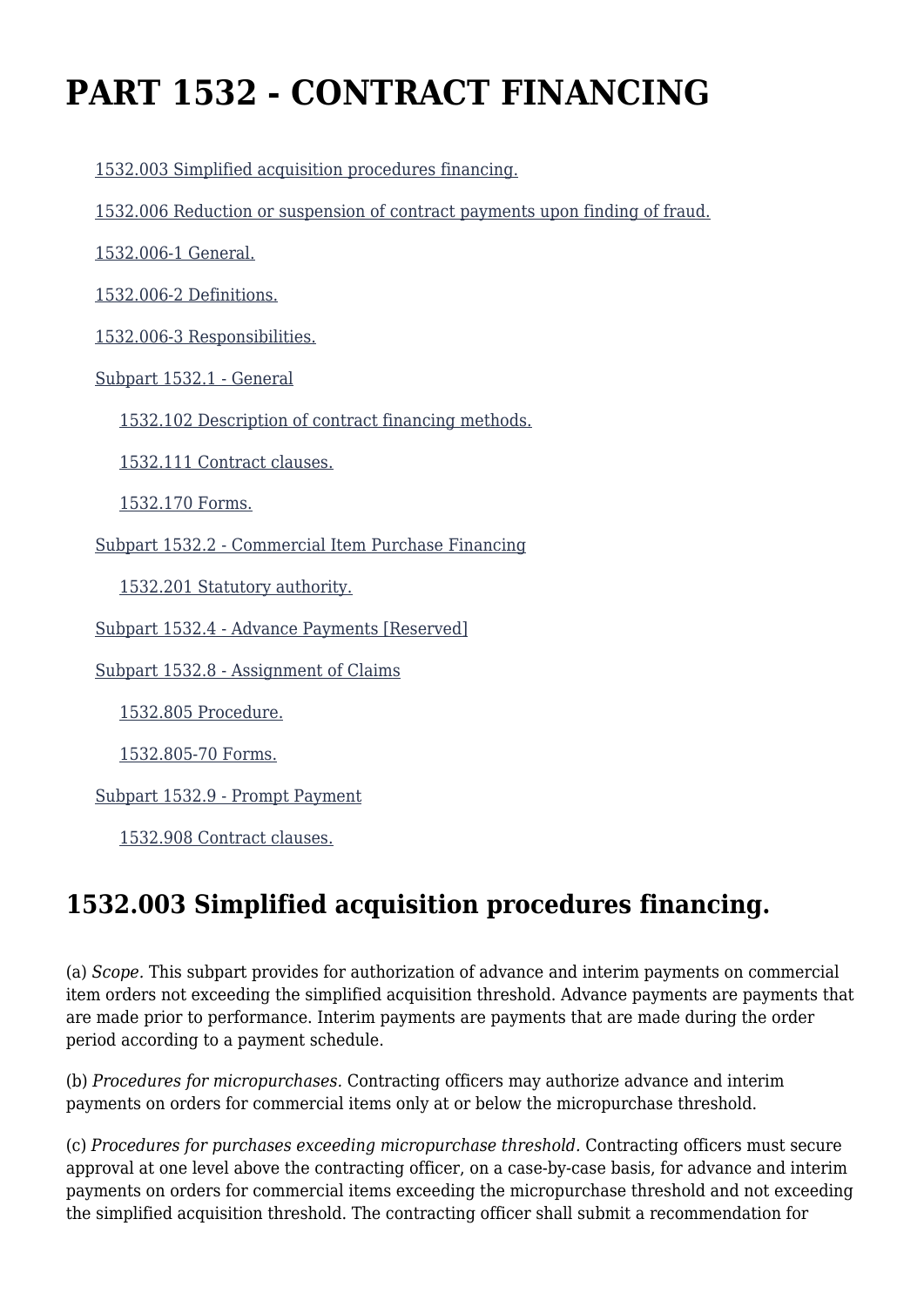approval of financing terms, along with the supporting rationale for the action, to one level above the contracting officer. Remote simplified acquisition contracting officers (SACO) without one level above contracting officers at their locations shall forward recommendations through their OAM Advisors to secure one level above approval.

(d) *Supporting rationale.* Regardless of dollar value, the contracting officer shall document the file with supporting rationale demonstrating that the purchase meets the conditions of FAR  $32.202-1(b)(1)$ , (3) and (4).

(e) *Administration.* Regardless of dollar value, the contracting officer is responsible for ensuring that supplies or services have been delivered. The contracting officer shall document the file with evidence of receipt of supplies or services throughout the order period as appropriate to the acquisition.

(f) *Clause.* The contracting officer shall insert the clause at [1552.232-74,](https://origin-www.acquisition.gov/%5Brp:link:epaar-part-1552%5D#Section_1552_232_74_T48_6018371158) Payments - Simplified Acquisition Procedures Financing, in solicitations and orders that will provide simplified acquisition procedures financing.

# **1532.006 Reduction or suspension of contract payments upon finding of fraud.**

# **1532.006-1 General.**

(a)-(b) [Reserved]

(c) Agency responsibilities and determinations under FAR 32.006 are, consistent with FAR 32.006-1(c), delegated to the Head of the Contracting Activity, if that individual is not below Level IV of the Executive Schedule. If the Head of the Contracting Activity is below Level IV of the Executive Schedule, then Agency responsibilities and determinations under FAR 32.006 are delegated to the Assistant Administrator for Administration and Resources Management.

# **1532.006-2 Definitions.**

The Remedy Coordination Official for EPA is the Assistant Inspector General for Investigations.

# **1532.006-3 Responsibilities.**

(a) EPA shall use the procedures in FAR 32.006-4 when determining whether to reduce or suspend further payments to a contractor when there is a report from the Remedy Coordination Official finding substantial evidence that the contractor's request for advance, partial or progress payments is based on fraud and recommending that the Agency reduce or suspend such payments to the contractor.

(b) [Reserved]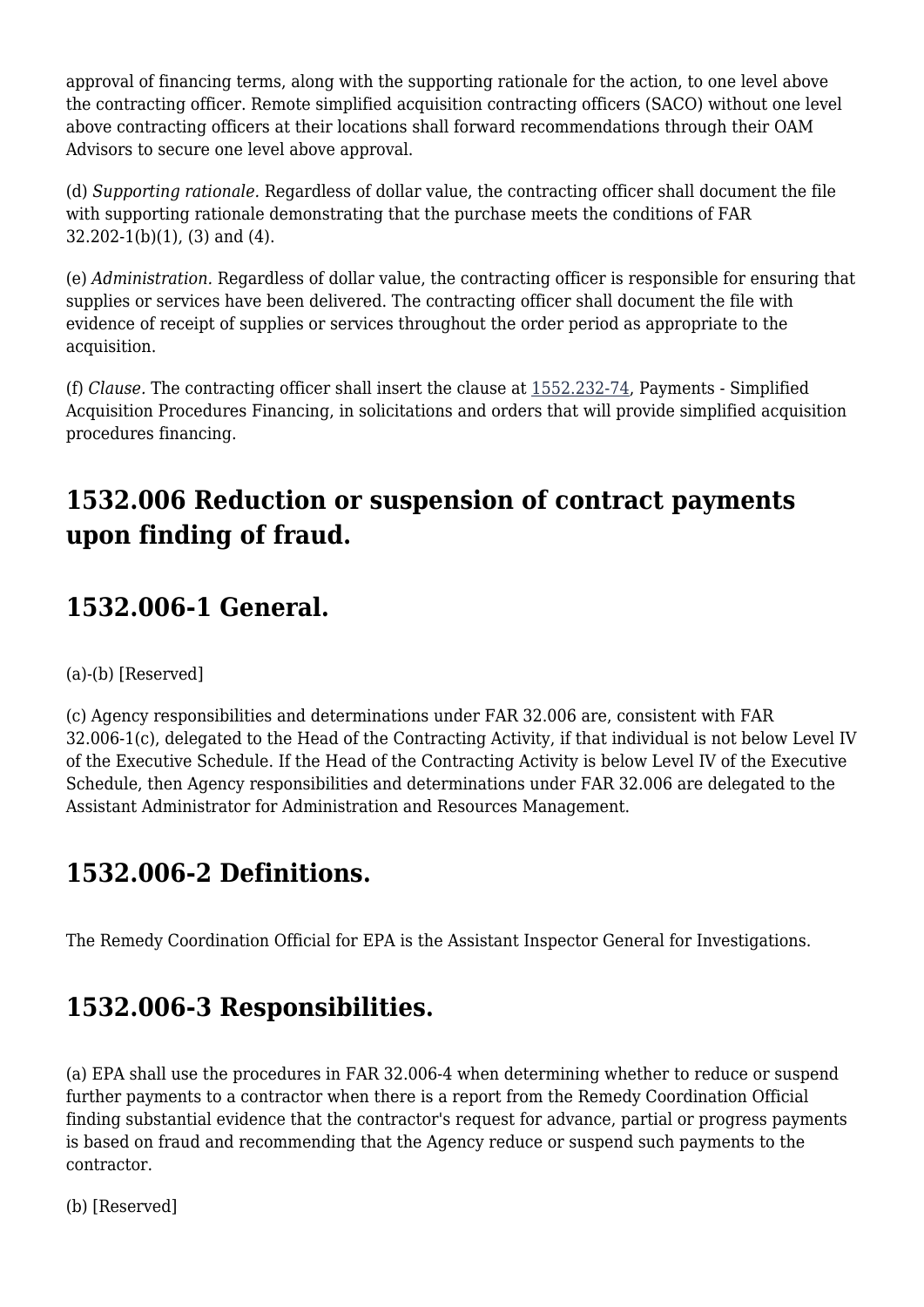### **Subpart 1532.1 - General**

#### **1532.102 Description of contract financing methods.**

Progress payments based on a percentage or stage of completion are authorized for use as a payment method under EPA contracts or subcontracts for construction and alteration or repair of buildings, structures, or other real property.

#### **1532.111 Contract clauses.**

The Contracting Officer shall insert the clause at 1552.232-73, Payments - Fixed Rate Services Contract, in solicitations and indefinite delivery/indefinite quantity contracts when services are being acquired on a fixed-rate basis.

#### **1532.170 Forms.**

(a) EPA Form 1900-10 Contractor's Cumulative Claim and Reconciliation, at [1553.232-74](https://origin-www.acquisition.gov/%5Brp:link:epaar-part-1553%5D#Section_1553_232_74_T48_6018381111), shall be used for an accounting of the cumulative charges and costs for cost-reimbursement contracts from inception of the contract to completion. It shall be submitted by the Contractor upon submission of the completion voucher.

(b) EPA Form 1900-68, Notice of Contract Costs Suspended and/or Disallowed, at [1553.232-75](https://origin-www.acquisition.gov/%5Brp:link:epaar-part-1553%5D#Section_1553_232_75_T48_6018381112), shall be inserted in all cost-reimbursement type and fixed-rate type contracts.

### **Subpart 1532.2 - Commercial Item Purchase Financing**

#### **1532.201 Statutory authority.**

Authority for making the determination under FAR 32.201 is delegated to a level above the Contracting Officer.

### **Subpart 1532.4 - Advance Payments [Reserved]**

### **Subpart 1532.8 - Assignment of Claims**

#### **1532.805 Procedure.**

#### **1532.805-70 Forms.**

(a) EPA Form 1900-3, Assignee's Release, at [1553.232-70](https://origin-www.acquisition.gov/%5Brp:link:epaar-part-1553%5D#Section_1553_232_70_T48_601838117) is required to be submitted by the